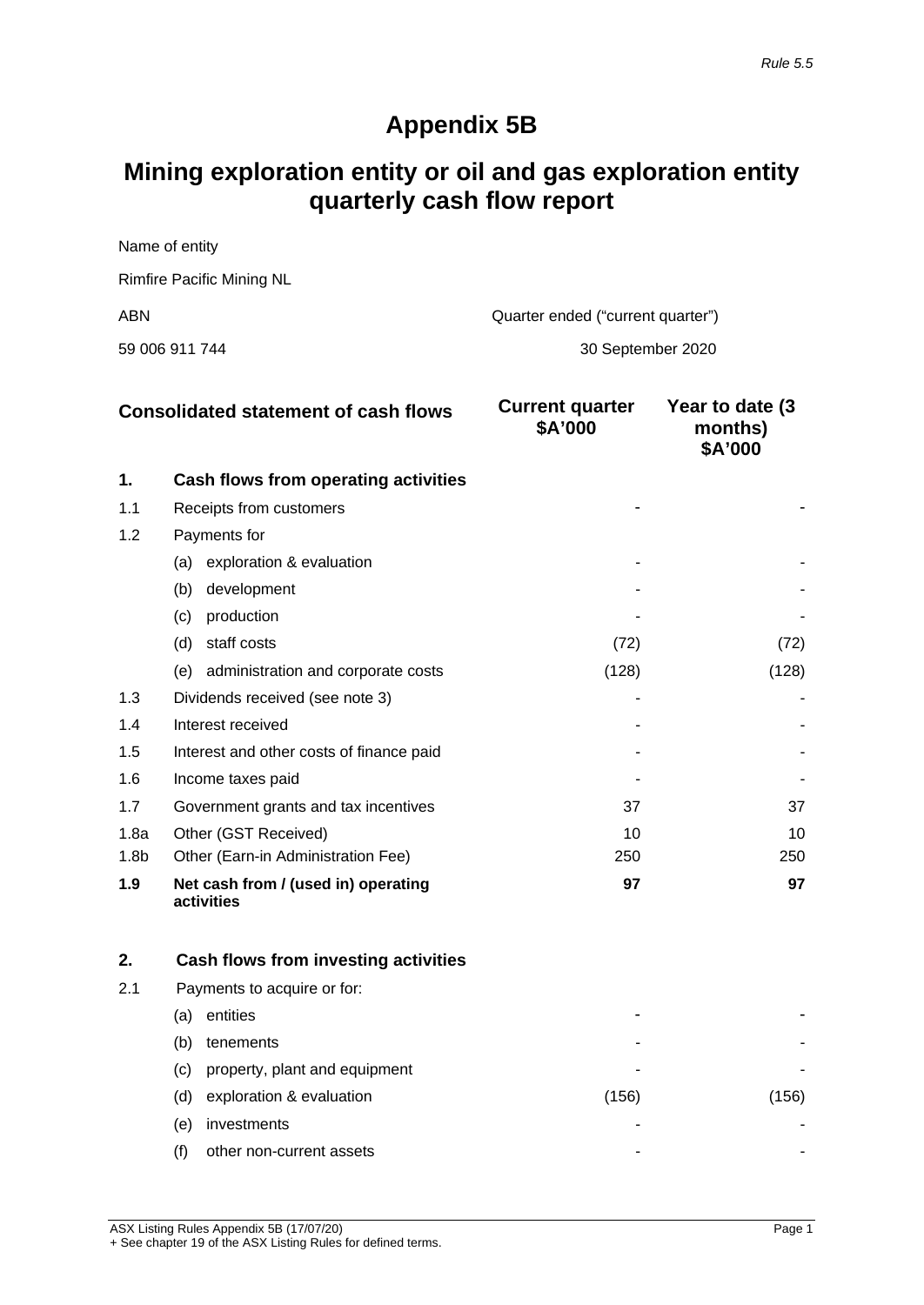| <b>Consolidated statement of cash flows</b> |                                                   | <b>Current quarter</b><br>\$A'000 | Year to date (3)<br>months)<br>\$A'000 |
|---------------------------------------------|---------------------------------------------------|-----------------------------------|----------------------------------------|
| 2.2                                         | Proceeds from the disposal of:                    |                                   |                                        |
|                                             | entities<br>(a)                                   |                                   |                                        |
|                                             | (b)<br>tenements                                  |                                   |                                        |
|                                             | property, plant and equipment<br>(c)              |                                   |                                        |
|                                             | (d)<br>investments                                |                                   |                                        |
|                                             | other non-current assets<br>(e)                   |                                   |                                        |
| 2.3                                         | Cash flows from loans to other entities           |                                   |                                        |
| 2.4                                         | Dividends received (see note 3)                   |                                   |                                        |
| 2.5                                         | Other (provide details if material)               |                                   |                                        |
| 2.6                                         | Net cash from / (used in) investing<br>activities | (156)                             | (156)                                  |

| 3.   | Cash flows from financing activities                                                       |       |       |
|------|--------------------------------------------------------------------------------------------|-------|-------|
| 3.1  | Proceeds from issues of equity securities<br>(excluding convertible debt securities)       | 2,100 | 2,100 |
| 3.2  | Proceeds from issue of convertible debt<br>securities                                      |       |       |
| 3.3  | Proceeds from exercise of options                                                          |       |       |
| 3.4  | Transaction costs related to issues of equity<br>securities or convertible debt securities | (6)   | (6)   |
| 3.5  | Proceeds from borrowings                                                                   |       |       |
| 3.6  | Repayment of borrowings – Lease (relates<br>to adoption of AASB 16)                        | (3)   | (3)   |
| 3.7  | Transaction costs related to loans and<br>borrowings                                       |       |       |
| 3.8  | Dividends paid                                                                             |       |       |
| 3.9  | Other (provide details if material)                                                        |       |       |
| 3.10 | Net cash from / (used in) financing<br>activities                                          | 2,091 | 2,091 |

|     | Net increase / (decrease) in cash and<br>cash equivalents for the period |       |      |
|-----|--------------------------------------------------------------------------|-------|------|
| 4.1 | Cash and cash equivalents at beginning of<br>period                      | 311   | 311  |
| 4.2 | Net cash from / (used in) operating<br>activities (item 1.9 above)       | 97    | 97   |
| 4.3 | Net cash from / (used in) investing activities<br>(item 2.6 above)       | (156) | 156  |
| 4.4 | Net cash from / (used in) financing activities<br>(item 3.10 above)      | 2.091 | 2 09 |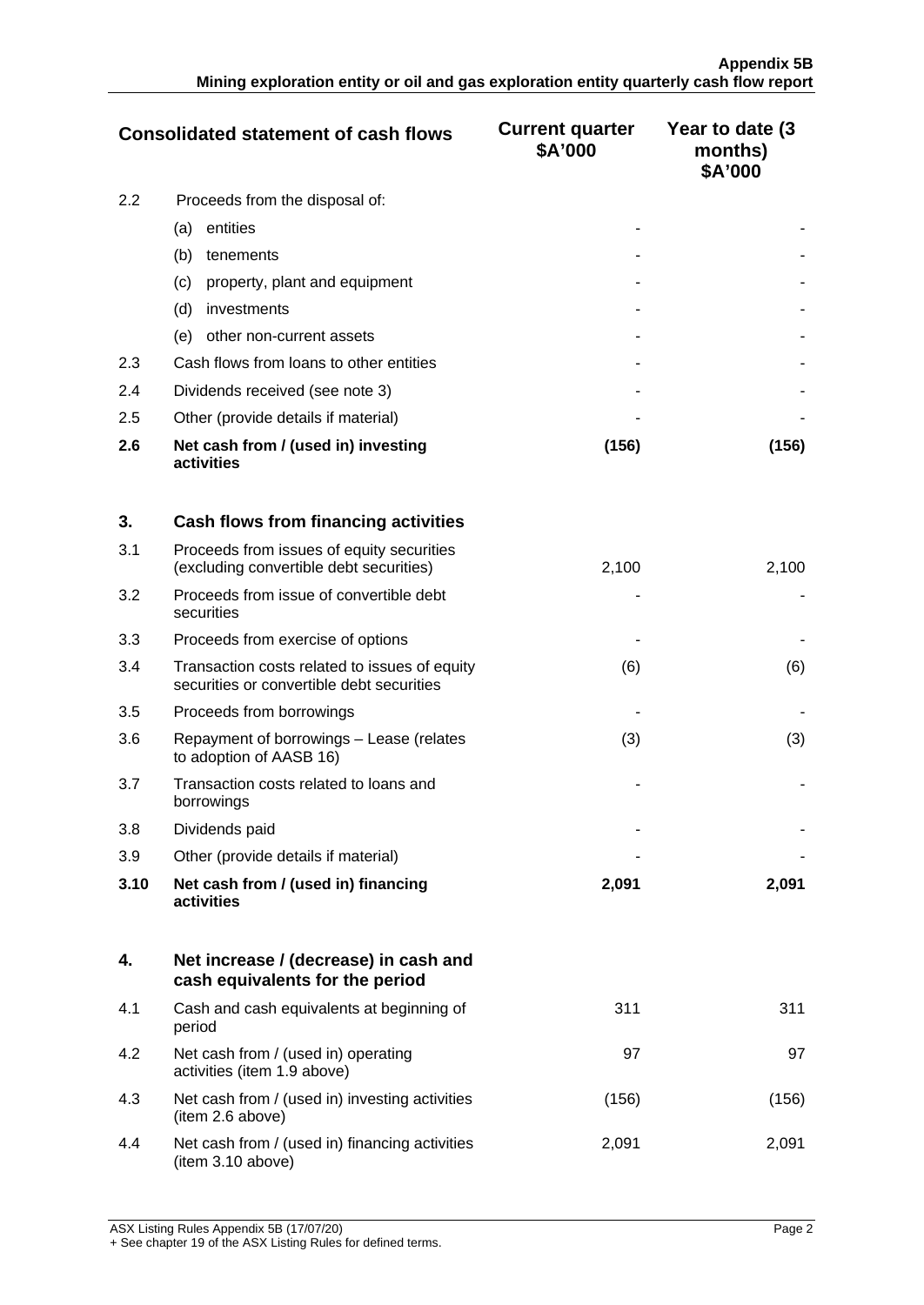| <b>Consolidated statement of cash flows</b> |                                                      | <b>Current quarter</b><br>\$A'000 | Year to date (3)<br>months)<br>\$A'000 |
|---------------------------------------------|------------------------------------------------------|-----------------------------------|----------------------------------------|
| 4.5                                         | Effect of movement in exchange rates on<br>cash held | -                                 |                                        |
| 4.6                                         | Cash and cash equivalents at end of<br>period*       | 2.343                             |                                        |

*\* During the September Quarter the Company also received \$330k for payment of the first quarterly cash call for the Earn-in with GPR which is held in trust and drawn down as expenditure is made in the Earn-in Area, this amount is not included in the balance shown above.*

*During October 2020, the Company received \$500k from the fully underwritten SPP, this amount is not included in the balance shown above.*

| 5.  | Reconciliation of cash and cash<br>equivalents<br>at the end of the quarter (as shown in the<br>consolidated statement of cash flows) to the<br>related items in the accounts | <b>Current quarter</b><br>\$A'000 | <b>Previous quarter</b><br>\$A'000 |
|-----|-------------------------------------------------------------------------------------------------------------------------------------------------------------------------------|-----------------------------------|------------------------------------|
| 5.1 | <b>Bank balances</b>                                                                                                                                                          | 2.343                             | 31.                                |
| 5.2 | Call deposits                                                                                                                                                                 |                                   |                                    |
| 5.3 | <b>Bank overdrafts</b>                                                                                                                                                        |                                   |                                    |
| 5.4 | Other (provide details)                                                                                                                                                       |                                   |                                    |
| 5.5 | Cash and cash equivalents at end of<br>quarter (should equal item 4.6 above)*                                                                                                 | 2,343                             | 311                                |

*\* During the September Quarter the Company also received \$330k for payment of the first quarterly cash call for the Earn-in with GPR which is held in trust and drawn down as expenditure is made in the Earn-in Area, this amount is not included in the balance shown above.*

*During October 2020, the Company received \$500k from the fully underwritten SPP, this amount is not included in the balance shown above.*

| 6.  | Payments to related parties of the entity and their<br>associates                                                                                           | <b>Current quarter</b><br><b>\$A'000</b> |
|-----|-------------------------------------------------------------------------------------------------------------------------------------------------------------|------------------------------------------|
| 6.1 | Aggregate amount of payments to related parties and their<br>associates included in item 1                                                                  |                                          |
| 62  | Aggregate amount of payments to related parties and their<br>associates included in item 2                                                                  |                                          |
|     | Note: if any amounts are shown in items 6.1 or 6.2, your quarterly activity report must include a description of, and an<br>explanation for, such payments. |                                          |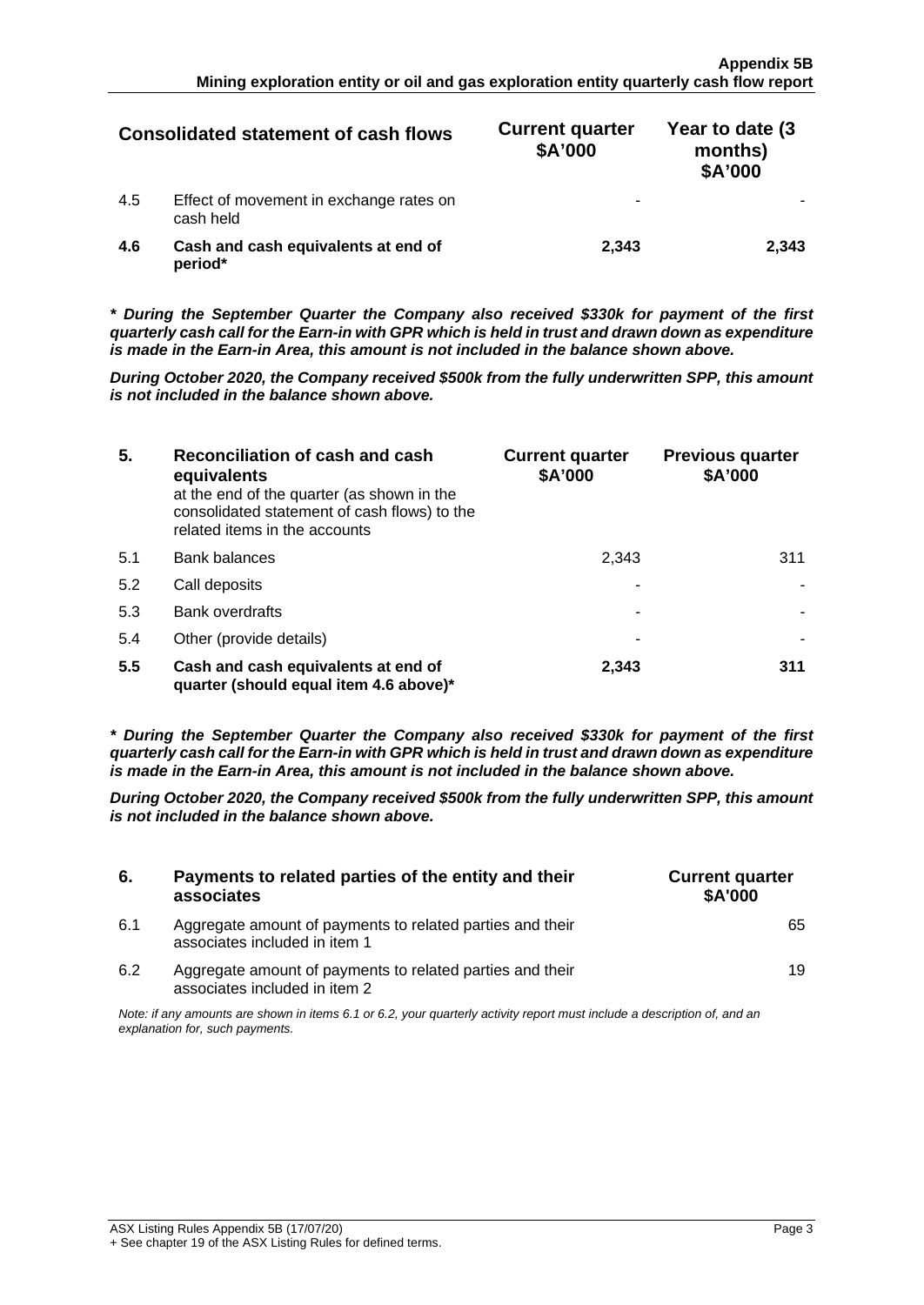### **Appendix 5B Mining exploration entity or oil and gas exploration entity quarterly cash flow report**

| 7.  | <b>Financing facilities</b><br>Note: the term "facility' includes all forms of financing<br>arrangements available to the entity.<br>Add notes as necessary for an understanding of the<br>sources of finance available to the entity.                                                                                                               | <b>Total facility</b><br>amount at quarter<br>end<br>\$A'000 | Amount drawn at<br>quarter end<br>\$A'000 |
|-----|------------------------------------------------------------------------------------------------------------------------------------------------------------------------------------------------------------------------------------------------------------------------------------------------------------------------------------------------------|--------------------------------------------------------------|-------------------------------------------|
| 7.1 | Loan facilities                                                                                                                                                                                                                                                                                                                                      |                                                              |                                           |
| 7.2 | Credit standby arrangements                                                                                                                                                                                                                                                                                                                          |                                                              |                                           |
| 7.3 | Other (please specify)                                                                                                                                                                                                                                                                                                                               |                                                              |                                           |
| 7.4 | <b>Total financing facilities</b>                                                                                                                                                                                                                                                                                                                    |                                                              |                                           |
| 7.5 | Unused financing facilities available at quarter end                                                                                                                                                                                                                                                                                                 |                                                              |                                           |
| 7.6 | Include in the box below a description of each facility above, including the lender, interest<br>rate, maturity date and whether it is secured or unsecured. If any additional financing<br>facilities have been entered into or are proposed to be entered into after quarter end,<br>include a note providing details of those facilities as well. |                                                              |                                           |
|     | N/A                                                                                                                                                                                                                                                                                                                                                  |                                                              |                                           |

| 8.                                                                                                                                                      |           | Estimated cash available for future operating activities                                                                                                                                                                        | \$A'000 |
|---------------------------------------------------------------------------------------------------------------------------------------------------------|-----------|---------------------------------------------------------------------------------------------------------------------------------------------------------------------------------------------------------------------------------|---------|
| 8.1                                                                                                                                                     |           | Net cash from / (used in) operating activities (item 1.9)                                                                                                                                                                       | 97      |
| 8.2                                                                                                                                                     |           | (Payments for exploration & evaluation classified as investing<br>activities) (item 2.1(d))                                                                                                                                     | (156)   |
| 8.3                                                                                                                                                     |           | Total relevant outgoings (item $8.1 +$ item $8.2$ )                                                                                                                                                                             | (59)    |
| 8.4                                                                                                                                                     |           | Cash and cash equivalents at quarter end (item 4.6)                                                                                                                                                                             | 2,343   |
| 8.5                                                                                                                                                     |           | Unused finance facilities available at quarter end (item 7.5)                                                                                                                                                                   |         |
| 8.6                                                                                                                                                     |           | Total available funding (item $8.4 +$ item $8.5$ )                                                                                                                                                                              | 2,343   |
| 8.7                                                                                                                                                     | item 8.3) | Estimated quarters of funding available (item 8.6 divided by                                                                                                                                                                    | 39.7    |
|                                                                                                                                                         |           | Note: if the entity has reported positive relevant outgoings (ie a net cash inflow) in item 8.3, answer item 8.7 as "N/A".<br>Otherwise, a figure for the estimated quarters of funding available must be included in item 8.7. |         |
| 8.8                                                                                                                                                     |           | If item 8.7 is less than 2 quarters, please provide answers to the following questions:                                                                                                                                         |         |
| 8.8.1<br>Does the entity expect that it will continue to have the current level of net operating<br>cash flows for the time being and, if not, why not? |           |                                                                                                                                                                                                                                 |         |
| Not Applicable                                                                                                                                          |           |                                                                                                                                                                                                                                 |         |
|                                                                                                                                                         | 8.8.2     | Has the entity taken any steps, or does it propose to take any steps, to raise further<br>cash to fund its operations and, if so, what are those steps and how likely does it<br>believe that they will be successful?          |         |
|                                                                                                                                                         |           | Not Applicable                                                                                                                                                                                                                  |         |